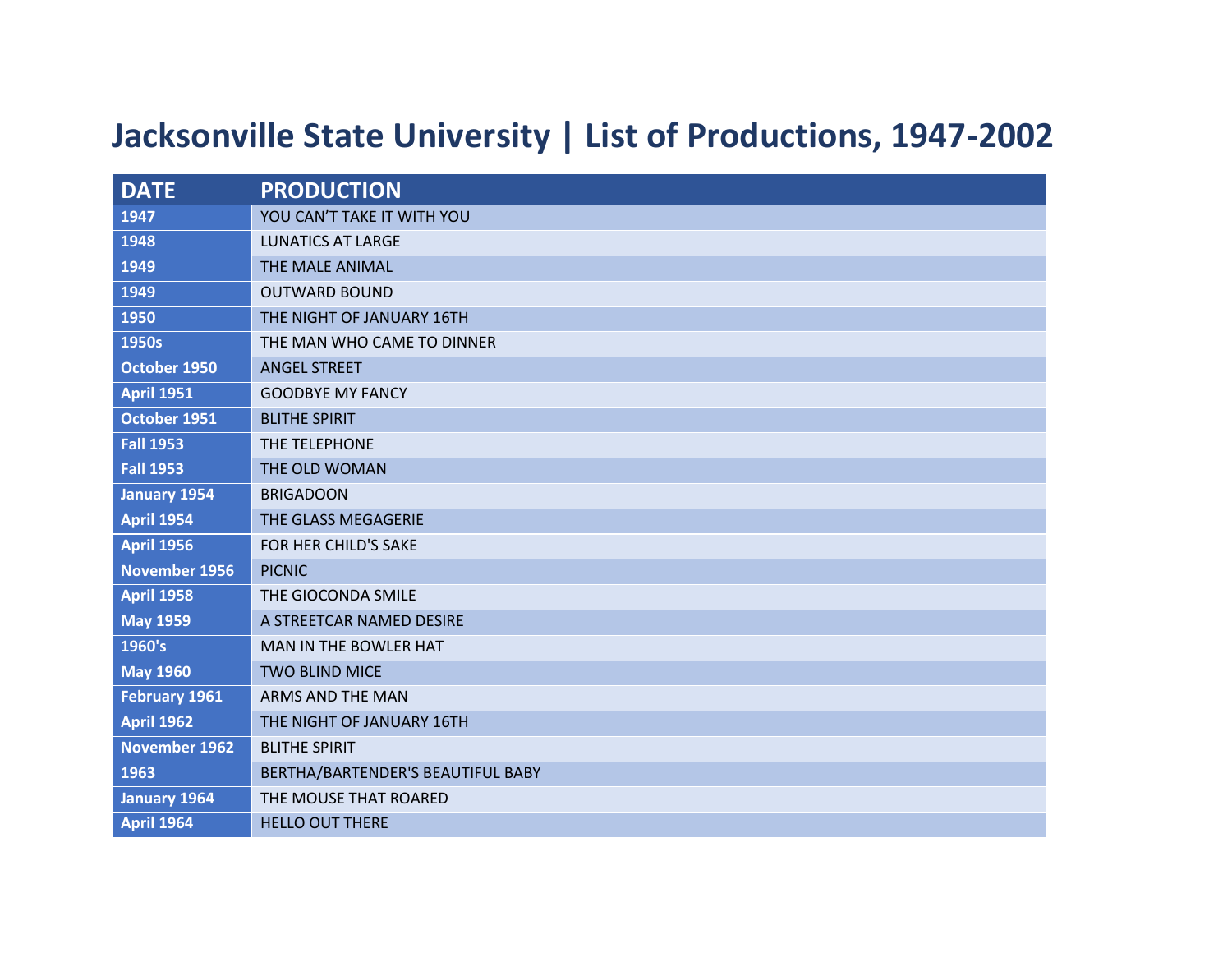| December 1964        | <b>THE LARK</b>                              |
|----------------------|----------------------------------------------|
| <b>April 1965</b>    | <b>AUNTIE MAME</b>                           |
| <b>November 1965</b> | THE IMPORTANCE OF BEING EARNEST              |
| 1966                 | THE BALD SOPRANO                             |
| <b>April 1966</b>    | THE WHEAT & THE CHAFF                        |
| <b>April 1966</b>    | <b>CAMELOT</b>                               |
| December 1966        | <b>TWELFTH NIGHT</b>                         |
| <b>March 1967</b>    | <b>TIGER AT THE GATES</b>                    |
| <b>May 1967</b>      | THE MUSIC MAN                                |
| November 1967        | STOP THE WORLD - I WANT TO GET OFF           |
| <b>February 1968</b> | <b>NIGHT MUST FALL</b>                       |
| <b>November 1968</b> | THE CHINESE WALL                             |
| 1969                 | A NIGHT OF ONE ACT PLAYS                     |
| 1969                 | WITCHES HAVE NO SENSE OF HUMOR: A FAIRY TALE |
| October 1969         | LOOK HOMEWARD ANGEL                          |
| <b>April 1970</b>    | <b>TOM JONES</b>                             |
| <b>May 1971</b>      | J.B.                                         |
| <b>May 1972</b>      | THE TAMING OF THE SHREW                      |
| 1973                 | PUPPETS AND PLAYERS                          |
| <b>May 1973</b>      | <b>THE LARK</b>                              |
| October 1973         | <b>COMEDY OF ERRORS</b>                      |
| <b>February 1974</b> | PURE AS THE DRIVEN SNOW                      |
| <b>May 1974</b>      | YOU CAN'T TAKE IT WITH YOU                   |
| November 1974        | <b>WEST SIDE STORY</b>                       |
| <b>February 1975</b> | THE VISIT                                    |
| <b>May 1975</b>      | <b>BLITHE SPIRIT</b>                         |
| October 1975         | <b>MAN OF LA MANCHA</b>                      |
| <b>February 1976</b> | THE DEVIL'S DISCIPLE                         |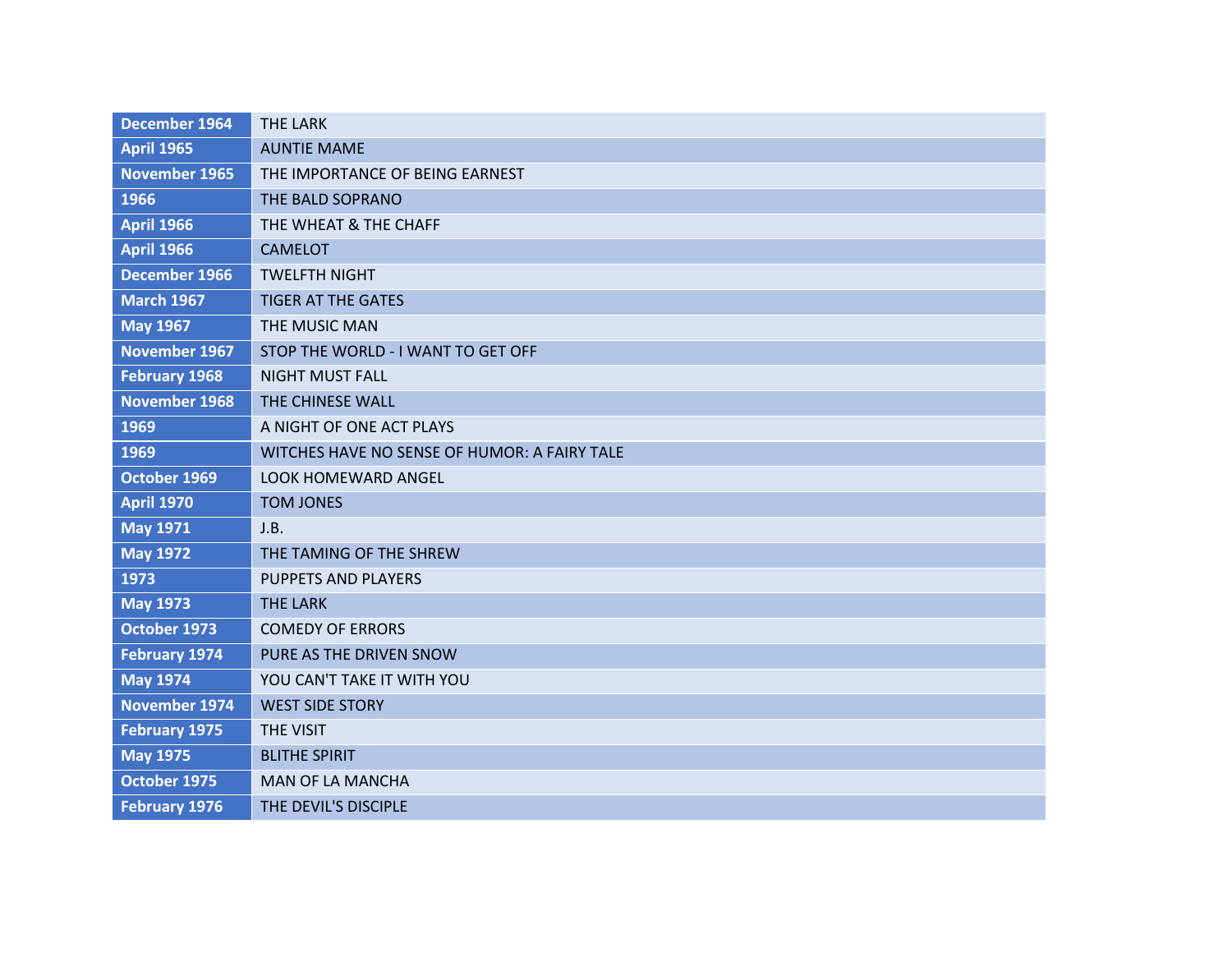| <b>May 1976</b>      | <b>CIVIL WAR STORY</b>                  |
|----------------------|-----------------------------------------|
| October 1976         | LITTLE MARY SUNSHINE                    |
| <b>February 1977</b> | THE MAN WHO CAME TO DINNER              |
| <b>May 1977</b>      | <b>NIGHT WATCH</b>                      |
| October 1977         | <b>CABARET</b>                          |
| <b>February 1978</b> | <b>SUMMER AND SMOKE</b>                 |
| <b>May 1978</b>      | WORK, PLAY, AND SATURDAY                |
| October 1978         | THE FANTASTICKS                         |
| 1979                 | THE INCREDIBLE 13 CENT THEATRE          |
| 1979                 | THE BALD SOPRANO                        |
| 1979                 | <b>GIANNI SCHICCI</b>                   |
| 1979                 | <b>PUPPET SHOW</b>                      |
| <b>February 1979</b> | <b>TWELVE ANGRY MEN &amp; THE WOMEN</b> |
| <b>May 1979</b>      | A MIDSUMMER NIGHT'S DREAM               |
| October 1979         | <b>GUYS AND DOLLS</b>                   |
| 1980                 | TWO ONE ACT OPERAS                      |
| <b>February 1980</b> | <b>CYRANO DE BERGERAC</b>               |
| <b>May 1980</b>      | <b>PRESENT LAUGHTER</b>                 |
| October 1980         | CAMELOT                                 |
| <b>February 1981</b> | <b>PICNIC</b>                           |
| <b>May 1981</b>      | <b>BEDROOM FARCE</b>                    |
| <b>July 1981</b>     | <b>BAREFOOT IN THE PARK</b>             |
| October 1981         | <b>SOUTH PACIFIC</b>                    |
| <b>February 1982</b> | AN ITALIAN STRAW HAT                    |
| <b>May 1982</b>      | <b>DEATH OF A SALESMAN</b>              |
| <b>July 1982</b>     | YOU CAN'T TAKE IT WITH YOU              |
| October 1982         | THE MUSIC MAN                           |
| <b>December 1982</b> | <b>BUS STOP</b>                         |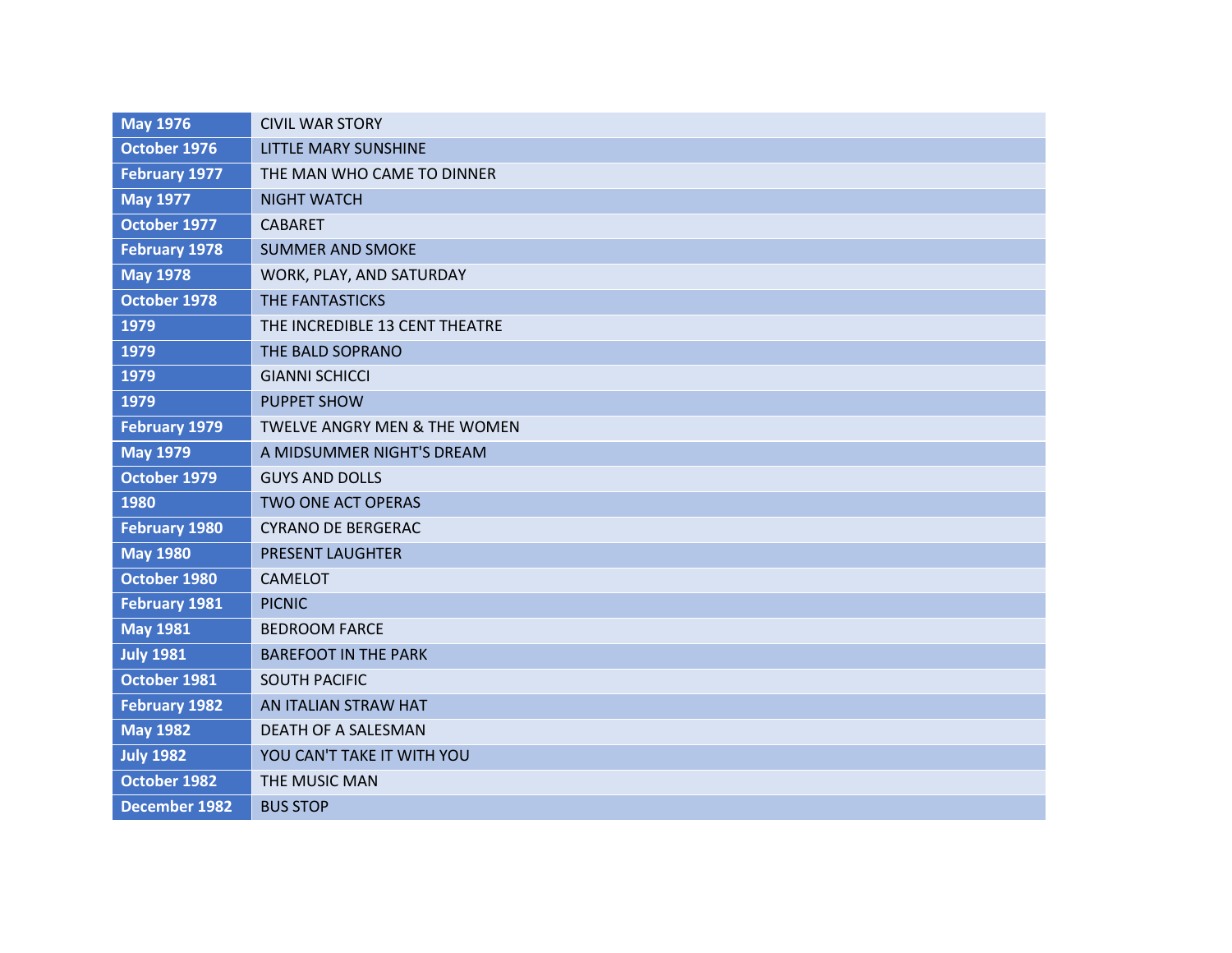| 1983                 | THE GREAT CROSS COUNTRY RACE                                             |
|----------------------|--------------------------------------------------------------------------|
| <b>February 1983</b> | <b>HEDDA GABLER</b>                                                      |
| <b>May 1983</b>      | <b>TOBACCO ROAD</b>                                                      |
| <b>July 1983</b>     | ARSENIC AND OLD LACE                                                     |
| October 1983         | SHENANDOAH                                                               |
| <b>December 1983</b> | <b>THE RAINMAKER</b>                                                     |
| 1984                 | FOR COLORED GIRLS WHO HAVE CONSIDERED SUICIDE / WHEN THE RAINBOW IS ENUF |
| 1984                 | <b>TALLEY'S FOLLEY</b>                                                   |
| <b>February 1984</b> | A STREETCAR NAMED DESIRE                                                 |
| <b>March 1984</b>    | <b>GIANNI SCHICCI</b>                                                    |
| <b>March 1984</b>    | FOR COLORED GIRLS WHO HAVE CONSIDERED SUICIDE / WHEN THE RAINBOW IS ENUF |
| <b>May 1984</b>      | <b>SEE HOW THEY RUN</b>                                                  |
| <b>July 1984</b>     | <b>GEORGE WASHINGTON SLEPT HERE</b>                                      |
| October 1984         | THE DOCTOR IN SPITE OF HIMSELF                                           |
| November 1984        | <b>TALLEY'S FOLLY</b>                                                    |
| 1985                 | THE MOUSE THAT ROARED                                                    |
| <b>February 1985</b> | THE BOYFRIEND                                                            |
| <b>February 1985</b> | A DOLL'S HOUSE (Anniston Community Theatre)                              |
| <b>April 1985</b>    | THE LITTLE FOXES                                                         |
| <b>May 1985</b>      | <b>BLACK COMEDY</b>                                                      |
| <b>July 1985</b>     | DARK OF THE MOON                                                         |
| October 1985         | MONDAY AFTER THE MIRACLE                                                 |
| <b>December 1985</b> | <b>VANITIES</b>                                                          |
| 1986                 | <b>CHINESE WALL</b>                                                      |
| <b>February 1986</b> | <b>OLIVER</b>                                                            |
| <b>March 1986</b>    | <b>HELLO OUT THERE</b>                                                   |
| <b>March 1986</b>    | UNDER THE APPLE TREE                                                     |
| <b>April 1986</b>    | <b>LOOT</b>                                                              |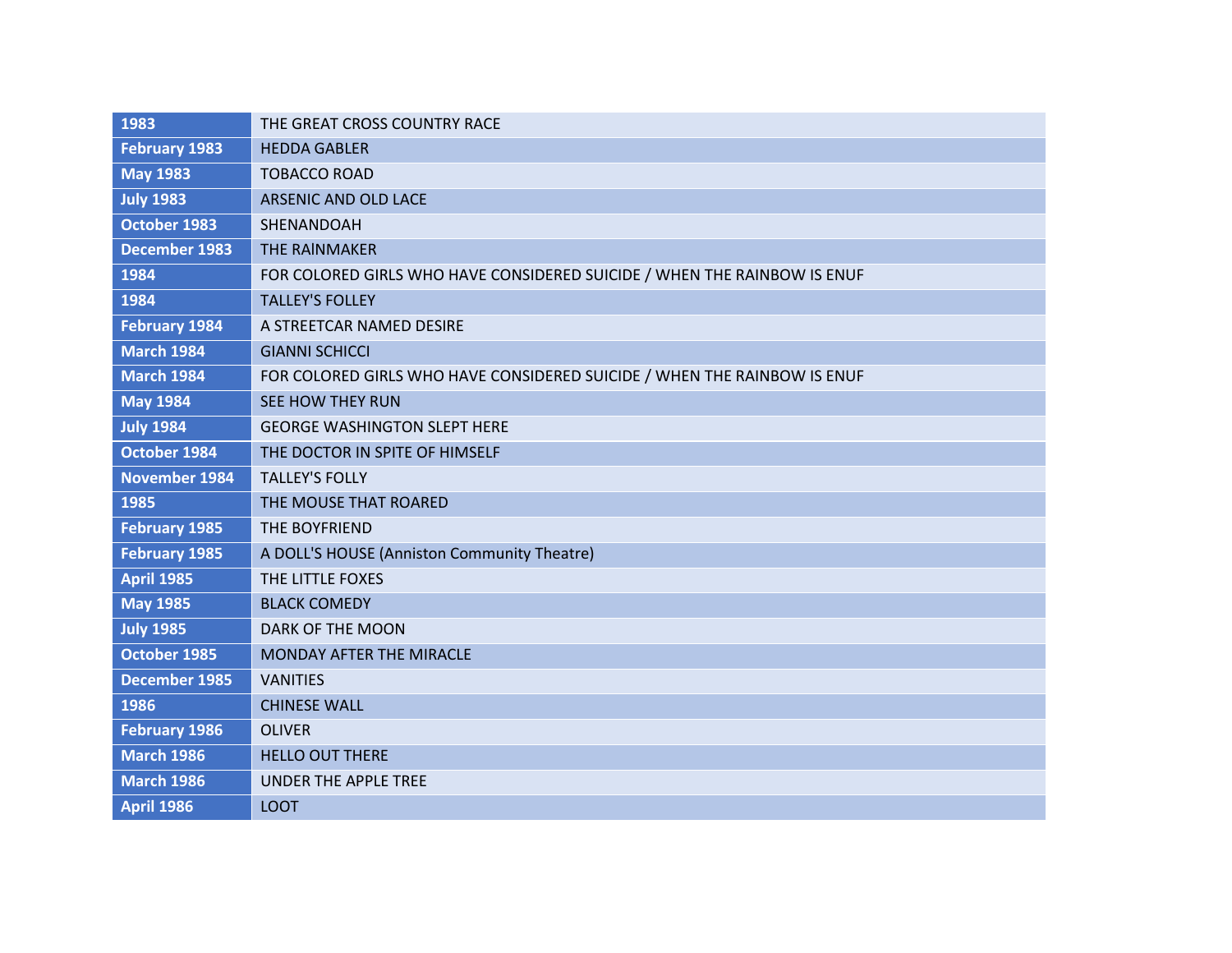| <b>May 1986</b>      | <b>TWELFTH NIGHT</b>          |
|----------------------|-------------------------------|
| <b>July 1986</b>     | <b>CINDERELLA</b>             |
| <b>July 1986</b>     | <b>I REMEMBER MAMA</b>        |
| September 1986       | <b>BLACK WARRIOR</b>          |
| October 1986         | <b>LATE AUGUST</b>            |
| December 1986        | A RAISIN IN THE SUN           |
| <b>February 1987</b> | <b>HMS PINAFORE</b>           |
| <b>April 1987</b>    | <b>CURSE YOU, JACK DALTON</b> |
| <b>May 1987</b>      | THE MERRY WIVES OF WINDSOR    |
| <b>July 1987</b>     | THE PHILADELPHIA STORY        |
| <b>July 1987</b>     | <b>RELATIVELY SPEAKING</b>    |
| October 1987         | <b>BEYOND THE HORIZON</b>     |
| November 1987        | A SOLDIER'S PLAY              |
| November 1987        | <b>MACK AND MABEL</b>         |
| December 1987        | SILENT NIGHT, LONELY NIGHT    |
| February 1988        | OF THEE I SING                |
| <b>March 1988</b>    | <b>CALIFORNIA SUITE</b>       |
| <b>March 1988</b>    | <b>NOISES OFF</b>             |
| <b>April 1988</b>    | <b>ENDGAME</b>                |
| <b>May 1988</b>      | THE BEST MAN                  |
| <b>July 1988</b>     | THE MAN WHO CAME TO DINNER    |
| <b>July 1988</b>     | <b>VERONICA'S ROOM</b>        |
| August 1988          | UNDER THE YUM YUM TREE        |
| October 1988         | A FLEA IN HER EAR             |
| <b>February 1989</b> | <b>THE MANDRAKE</b>           |
| <b>March 1989</b>    | <b>CABARET</b>                |
| <b>April 1989</b>    | THE PRICE                     |
| <b>May 1989</b>      | <b>MAKE HASTE SLOWLY</b>      |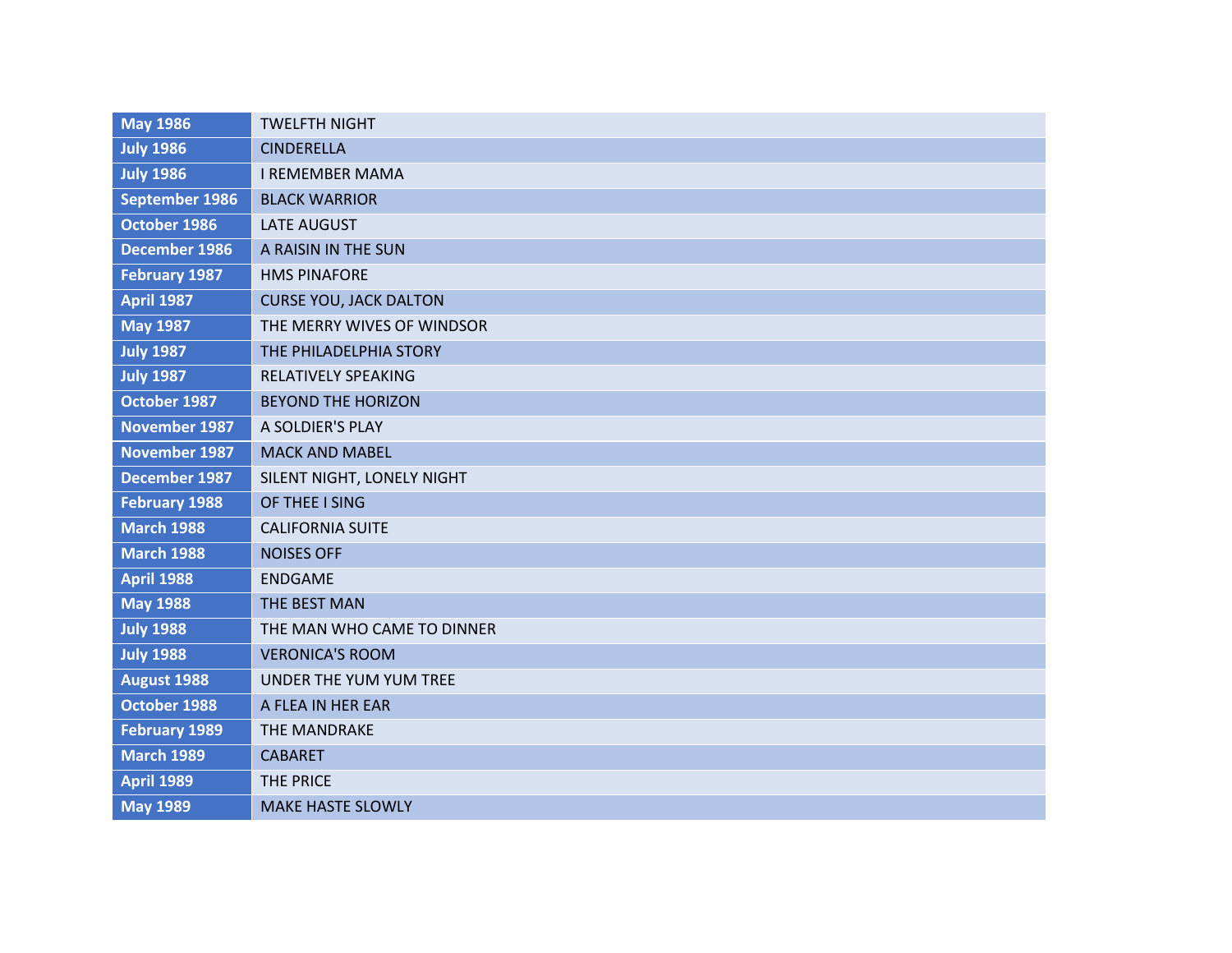| <b>July 1989</b>     | <b>COMEDY OF ERRORS</b>        |
|----------------------|--------------------------------|
| <b>July 1989</b>     | JACK AND THE BEANSTALK         |
| <b>July 1989</b>     | <b>ANY WEDNESDAY</b>           |
| August 1989          | THE FANTASTICKS                |
| October 1989         | <b>WOYZECK</b>                 |
| <b>November 1989</b> | <b>BRIGHTON BEACH MEMOIRS</b>  |
| <b>February 1990</b> | THE CURIOUS SAVAGE             |
| <b>March 1990</b>    | <b>KISS ME KATE</b>            |
| <b>May 1990</b>      | PLAY IT AS IT LIES             |
| <b>July 1990</b>     | <b>LYSISTRATA</b>              |
| <b>July 1990</b>     | <b>MARY MARY</b>               |
| <b>July 1990</b>     | RUMPLESTILTSKIN                |
| August 1990          | <b>CORPSE</b>                  |
| October 1990         | <b>APPLE DREAMS</b>            |
| November 1990        | THE REAL INSPECTOR HOUND       |
| <b>February 1991</b> | <b>OKLAHOMA</b>                |
| <b>April 1991</b>    | <b>GREATER TUNA</b>            |
| <b>May 1991</b>      | <b>PLAZA SUITE</b>             |
| <b>July 1991</b>     | THE REMARKABLE MR. PENNYPACKER |
| <b>July 1991</b>     | CATCH ME IF YOU CAN            |
| <b>July 1991</b>     | <b>CINDERELLA</b>              |
| August 1991          | <b>6 RMS RIV VU</b>            |
| October 1991         | THE DREAMLAND BUS              |
| December 1991        | <b>STAGE DOOR</b>              |
| <b>February 1992</b> | <b>BRIGADOON</b>               |
| <b>April 1992</b>    | <b>OUR TOWN</b>                |
| <b>June 1992</b>     | <b>SABRINA FAIR</b>            |
| October 1992         | THE CRUCIBLE                   |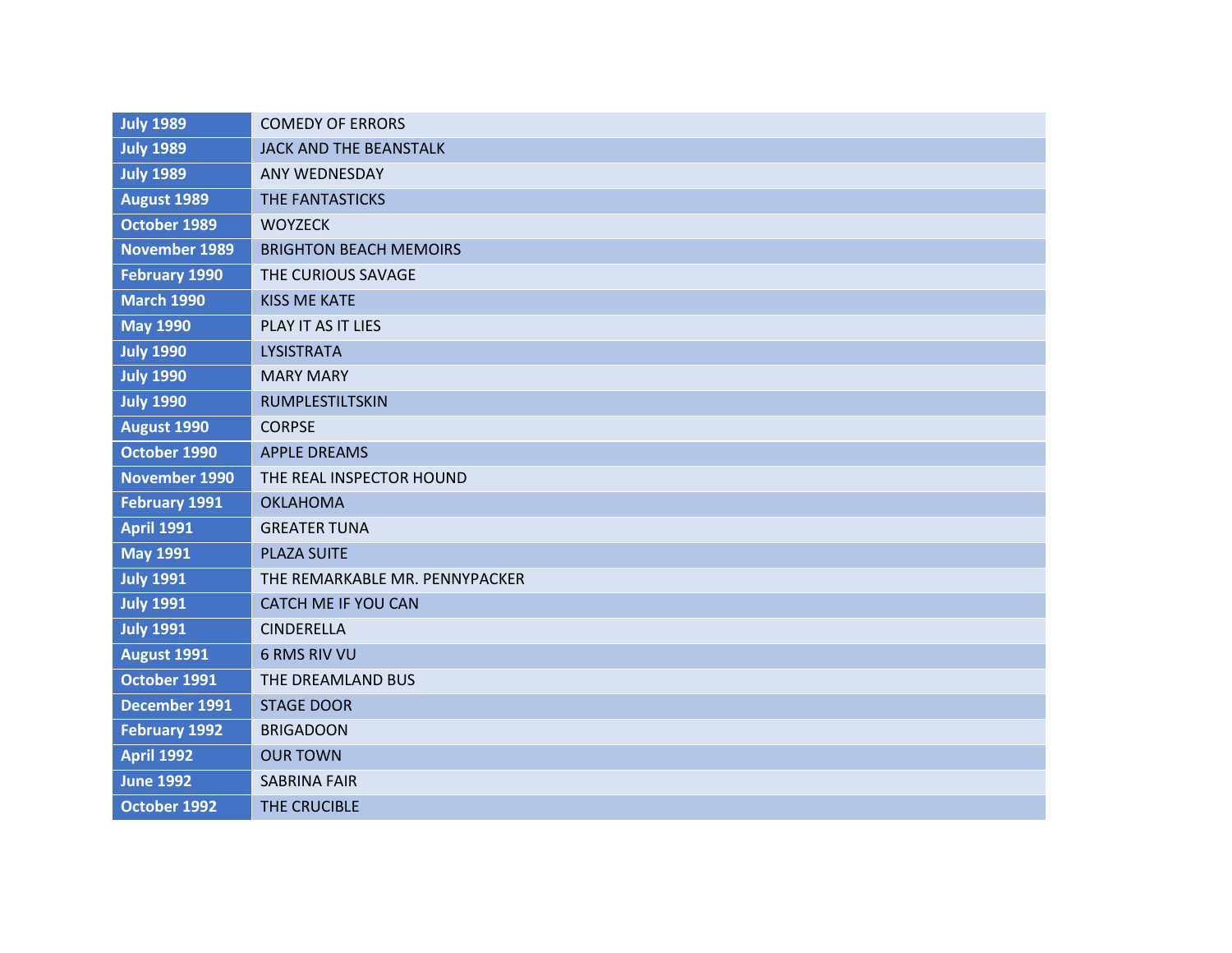| October 1992         | <b>DRACULA</b>              |
|----------------------|-----------------------------|
| <b>November 1992</b> | THE DEATH OF BESSIE SMITH   |
| December 1992        | <b>RUMORS</b>               |
| <b>February 1993</b> | FIDDLER ON THE ROOF         |
| <b>April 1993</b>    | THE NIGHT OF JANUARY 16TH   |
| <b>May 1993</b>      | MISS LENA'S BACKYARD        |
| <b>June 1993</b>     | LOVE'S LABOUR'S LOST        |
| <b>July 1993</b>     | <b>HANSEL AND GRETEL</b>    |
| <b>July 1993</b>     | <b>CACTUS FLOWER</b>        |
| <b>July 1993</b>     | SAME TIME NEXT YEAR         |
| October 1993         | <b>RED NOSES</b>            |
| December 1993        | <b>HARVEY</b>               |
| 1994                 | <b>ABSOLUTION</b>           |
| 1994                 | <b>NAKED TREE</b>           |
| 1994                 | THE ACTOR'S NIGHTMARE       |
| 1994                 | IKKE, IKKE, NYE, NYE        |
| 1994                 | TO WRITE THE PLAY           |
| 1994                 | THIS IS A TEST              |
| 1994                 | <b>PRESENT TENSE</b>        |
| 1994                 | <b>LORD'S KEEP</b>          |
| 1994                 | MOZART AND THE GRAY STEWARD |
| 1994                 | <b>LIFE UNDER WATER</b>     |
| 1994                 | <b>CRIMES OF THE HEART</b>  |
| 1994                 | <b>COMING OF AGE</b>        |
| <b>February 1994</b> | <b>MY FAIR LADY</b>         |
| <b>May 1994</b>      | <b>LIBERTY</b>              |
| <b>June 1994</b>     | <b>STAGE AND SABER</b>      |
| <b>July 1994</b>     | <b>TREASURE ISLAND</b>      |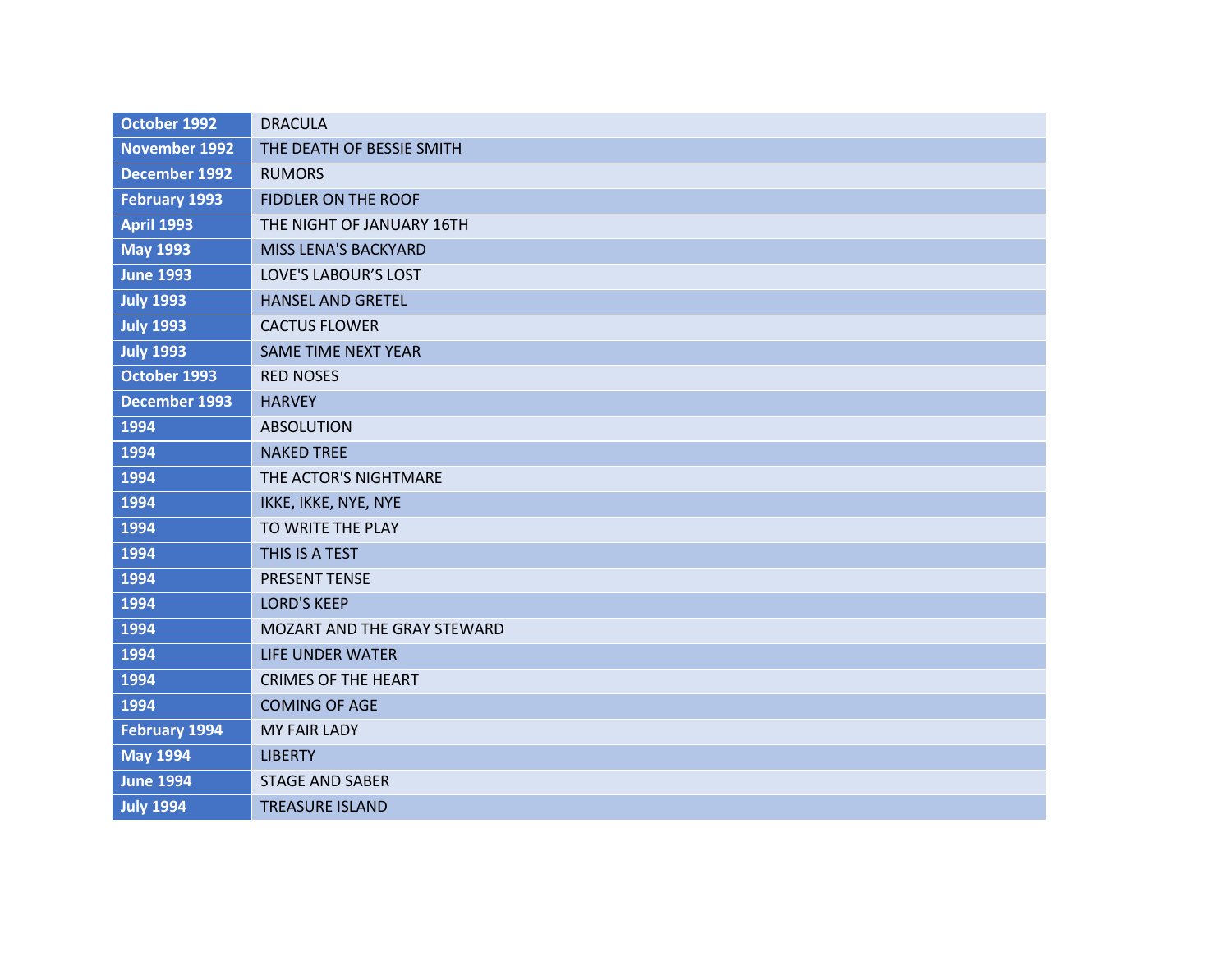| <b>July 1994</b>     | <b>DIAL M FOR MURDER</b>                          |
|----------------------|---------------------------------------------------|
| <b>July 1994</b>     | LAST OF THE RED HOT LOVERS                        |
| October 1994         | THE GRAPES OF WRATH                               |
| December 1994        | <b>STEEL MAGNOLIAS</b>                            |
| 1995                 | THE PATIENT                                       |
| 1995                 | 'NIGHT MOTHER                                     |
| 1995                 | THE TRAGICAL HISTORY OF HAMLET, PRINCE OF DENMARK |
| 1995                 | <b>BOX AND COX</b>                                |
| 1995                 | A FISTFUL/FIG NEWTONS                             |
| <b>February 1995</b> | <b>MAN OF LA MANCHA</b>                           |
| <b>April 1995</b>    | THE MATCHMAKER                                    |
| <b>May 1995</b>      | THE EXACT CENTER OF THE UNIVERSE                  |
| <b>June 1995</b>     | <b>V FOR VICTORY!</b>                             |
| <b>July 1995</b>     | TALE OF SLEEPING BEAUTY                           |
| <b>July 1995</b>     | <b>DRIVING MISS DAISY</b>                         |
| <b>July 1995</b>     | THE LITTLE HUT                                    |
| September 1995       | <b>LITTLE WOMEN</b>                               |
| October 1995         | THE COCKTAIL HOUR                                 |
| October 1995         | <b>DRACULA</b>                                    |
| <b>December 1995</b> | <b>ROMEO AND JULIET</b>                           |
| 1996                 | THE FALLEN BOUGH                                  |
| 1996                 | THE LESSON                                        |
| 1996                 | <b>VISITOR FROM FOREST HILLS</b>                  |
| 1996                 | <b>JOHNNY AND WILMA</b>                           |
| 1996                 | DO WHUT?                                          |
| 1996                 | A TRAIN/SOMEWHERE                                 |
| 1996                 | SISTER MARY IGNATIUS EXPLAINS IT ALL TO YOU       |
| 1996                 | THE TELL-TALE HEART                               |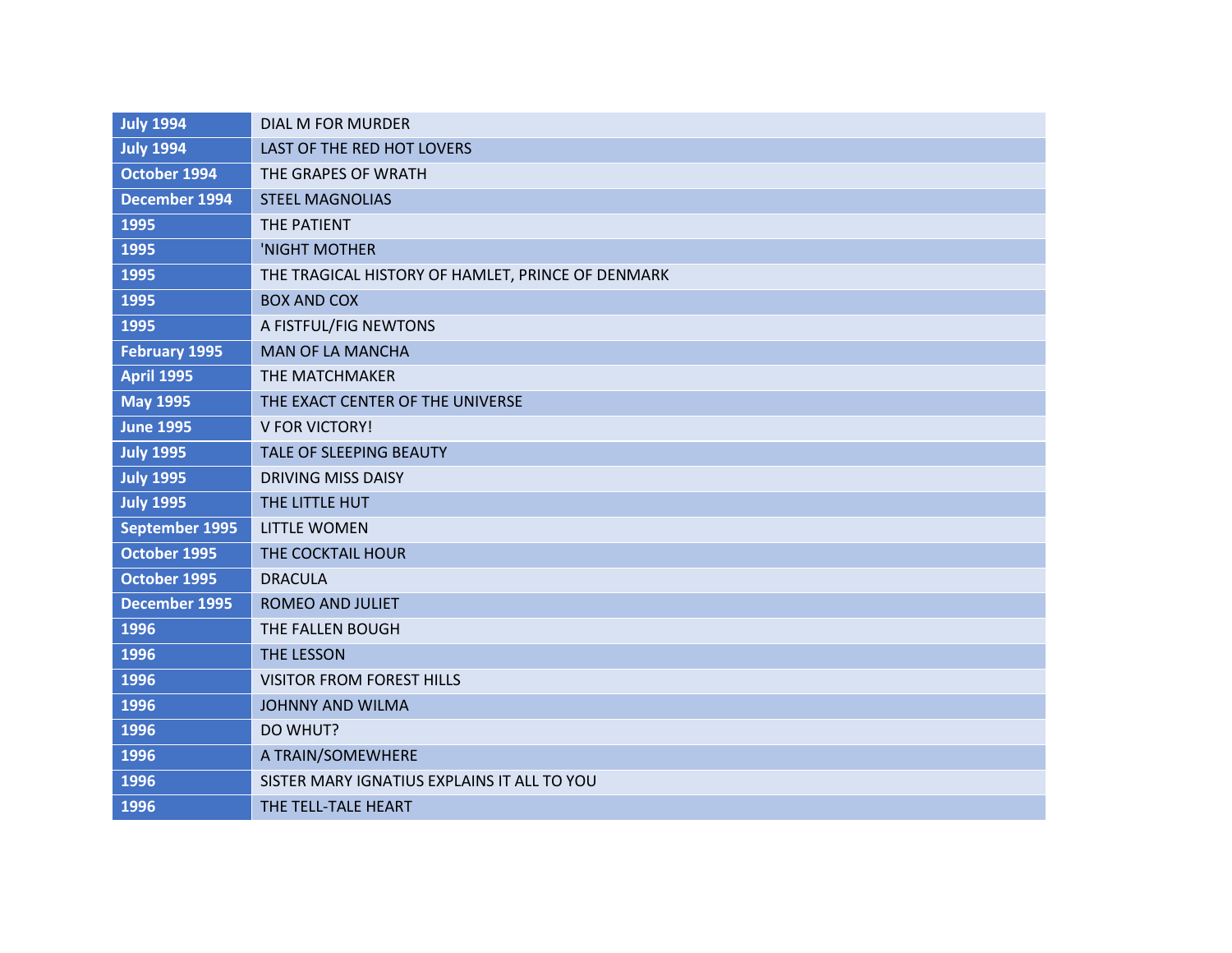| 1996                 | THE ROMANCERS                                  |
|----------------------|------------------------------------------------|
| 1996                 | <b>OLEANNA</b>                                 |
| 1996                 | AN AMERICAN DREAM                              |
| 1996                 | THE CLOWN'S MACBETH                            |
| 1996                 | THE EMPTY CHAIR                                |
| <b>February 1996</b> | <b>KISMET</b>                                  |
| <b>March 1996</b>    | <b>HOW THE OTHER HALF LOVES</b>                |
| <b>May 1996</b>      | A HIGHER PLACE IN HEAVEN                       |
| <b>June 1996</b>     | SOME AMERICANS ABROAD                          |
| <b>July 1996</b>     | <b>LITTLE RED RIDING HOOD</b>                  |
| <b>July 1996</b>     | ROMANTIC COMEDY                                |
| <b>July 1996</b>     | A THOUSAND CLOWNS                              |
| October 1996         | <b>BUS STOP</b>                                |
| November 1996        | A MIDSUMMER NIGHT'S DREAM                      |
| 1996                 | <b>TRUE WEST</b>                               |
| <b>February 1997</b> | A FUNNY THING HAPPENED ON THE WAY TO THE FORUM |
| <b>March 1997</b>    | TO KILL A MOCKINGBIRD                          |
| <b>May 1997</b>      | <b>MOLE HILL</b>                               |
| <b>June 1997</b>     | <b>DESIGN FOR LIVING</b>                       |
| <b>July 1997</b>     | THE TORTOISE AND THE HARE                      |
| <b>July 1997</b>     | DON'T DRESS FOR DINNER                         |
| <b>July 1997</b>     | <b>CHAPTER TWO</b>                             |
| October 1997         | <b>UNDER MILKWOOD</b>                          |
| November 1997        | <b>DINNER AT EIGHT</b>                         |
| <b>February 1998</b> | PIRATES OF PENZANCE                            |
| <b>April 1998</b>    | THE COMPLEAT WORKS OF SHAKESPEARE, ABRIDGED    |
| <b>May 1998</b>      | A SEACOST IN ILLYRIA                           |
| <b>June 1998</b>     | <b>VIRTUE RACES VILLAINY</b>                   |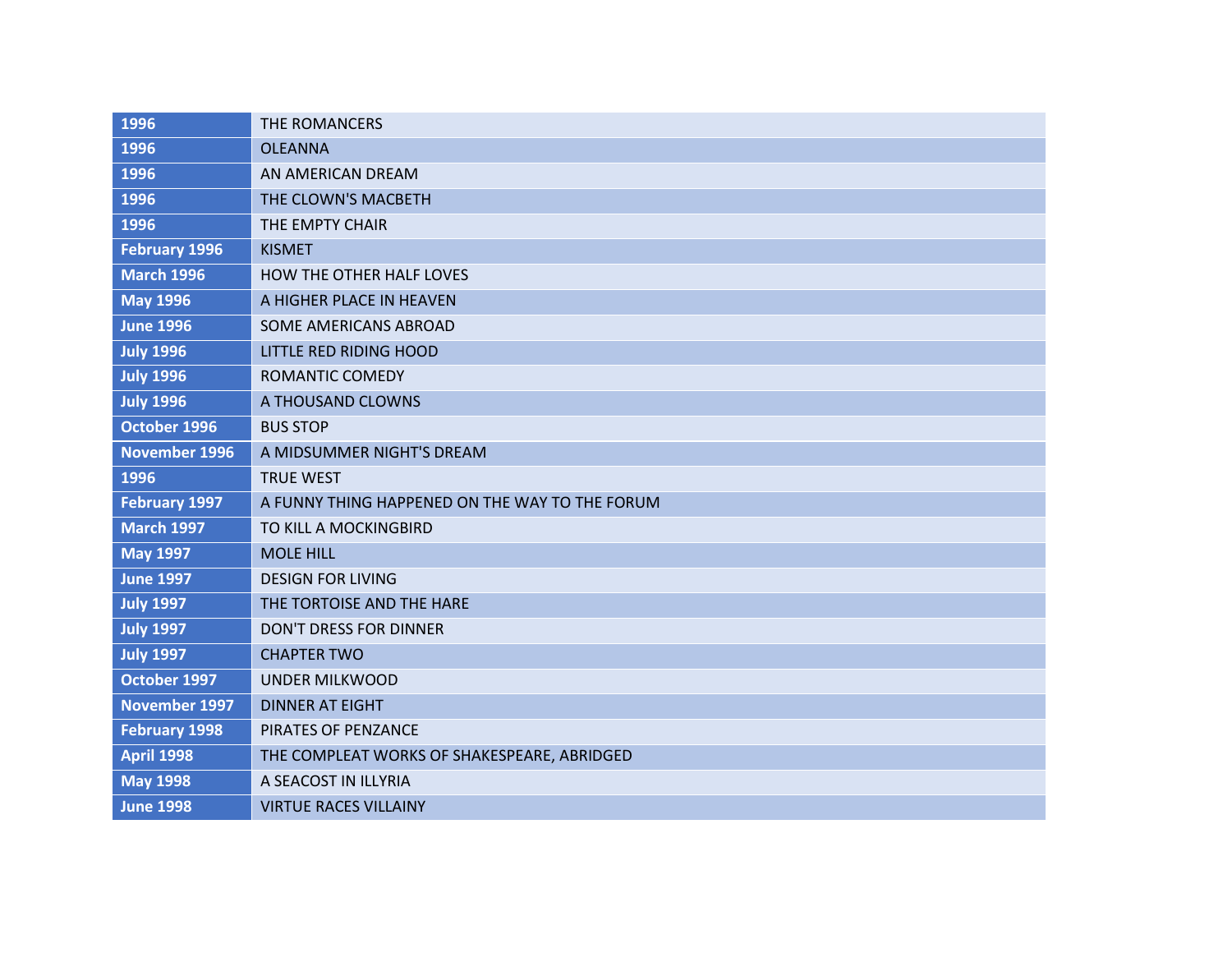| <b>July 1998</b>     | <b>BLITHE SPIRIT</b>             |
|----------------------|----------------------------------|
| <b>July 1998</b>     | THE EMPEROR'S NEW CLOTHES        |
| <b>July 1998</b>     | <b>SLEUTH</b>                    |
| October 1998         | <b>PICNIC</b>                    |
| October 1998         | SALOME                           |
| <b>November 1998</b> | THE TEMPEST                      |
| 1999                 | THE WOOLGATHERER                 |
| 1999                 | THE BALD SOPRANO                 |
| <b>February 1999</b> | ANNIE GET YOUR GUN               |
| <b>April 1999</b>    | AND NOT A DROP TO DRINK          |
| <b>May 1999</b>      | A GUEST IN THE HOUSE             |
| <b>June 1999</b>     | <b>MUSTARD SEED</b>              |
| <b>July 1999</b>     | ADVENTURES OF TINY TURKEY        |
| <b>July 1999</b>     | <b>VANITIES</b>                  |
| <b>July 1999</b>     | <b>I OUGHT TO BE IN PICTURES</b> |
| October 1999         | THE RIVALS                       |
| <b>November 1999</b> | HOW I LEARNED TO DRIVE           |
| <b>November 1999</b> | THE FIREBUGS                     |
| 2000                 | THE COLORED MUSEUM               |
| <b>February 2000</b> | <b>INTO THE WOODS</b>            |
| <b>April 2000</b>    | <b>NOISES OFF</b>                |
| <b>May 2000</b>      | <b>TENNESSEE'S ROSE</b>          |
| <b>June 2000</b>     | <b>POOL'S PARADISE</b>           |
| <b>July 2000</b>     | THE SUNSHINE BOYS                |
| <b>July 2000</b>     | THE STARSPANGLED GIRL            |
| <b>July 2000</b>     | <b>STORYVILLE</b>                |
| October 2000         | <b>CRIMES OF THE HEART</b>       |
| <b>November 2000</b> | <b>HAMLET</b>                    |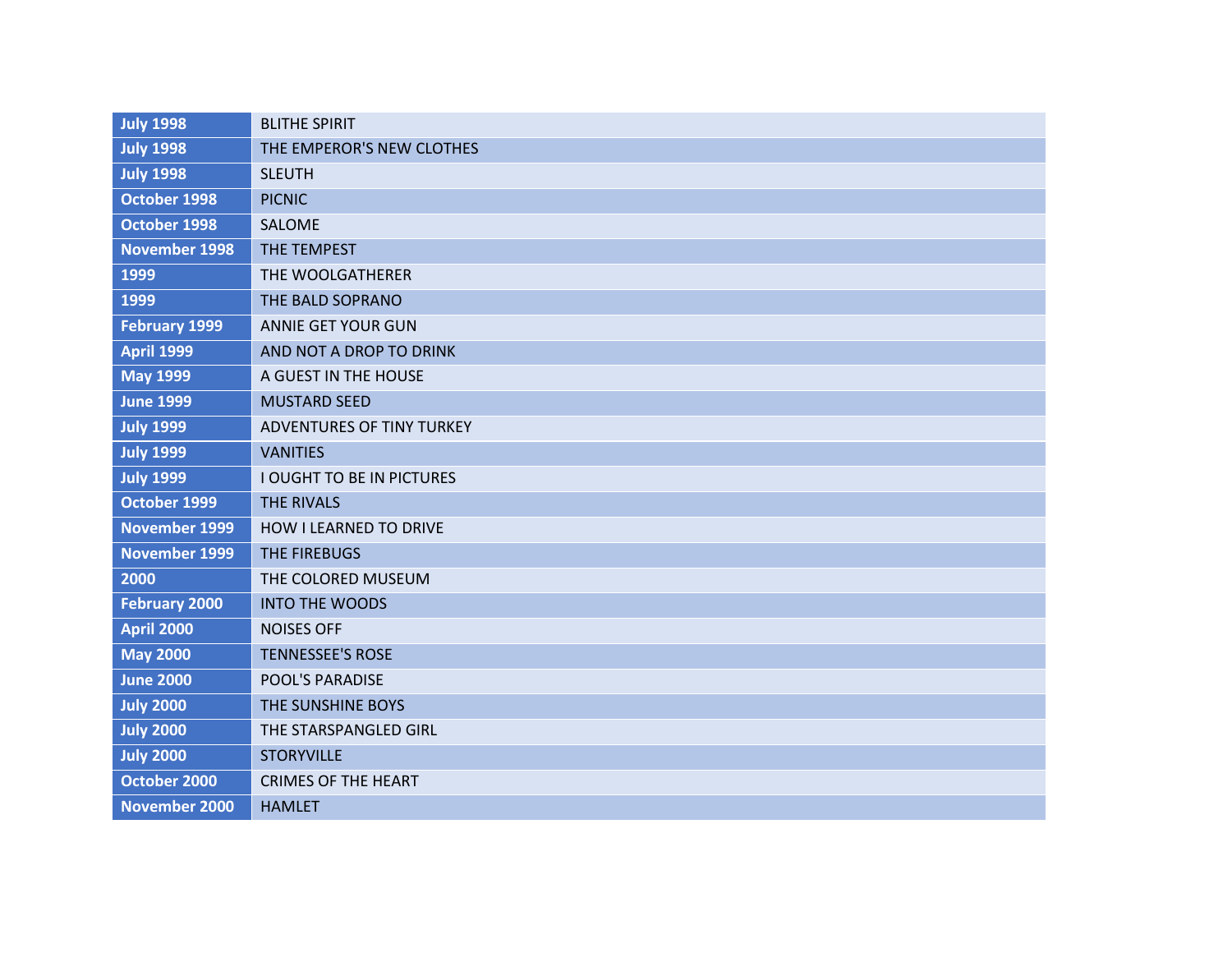| <b>February 2001</b> | <b>ANYTHING GOES</b>                                     |
|----------------------|----------------------------------------------------------|
| <b>April 2001</b>    | THE DIVINERS                                             |
| <b>May 2001</b>      | THE BAYOU MERCHANT                                       |
| <b>June 2001</b>     | <b>MOON OVER BUFFALO</b>                                 |
| September 2001       | THE LATE MR. SHAKESPEARE                                 |
| October 2001         | <b>RECKLESS</b>                                          |
| <b>November 2001</b> | <b>RUMORS</b>                                            |
| <b>February 2002</b> | <b>CABARET</b>                                           |
| <b>April 2002</b>    | PICASSO AT THE LAPIN AGILE                               |
| <b>May 2002</b>      | <b>BLOOD OF THE BEAR</b>                                 |
| <b>June 2002</b>     | THE MALE ANIMAL                                          |
| <b>July 2002</b>     | THE ODD COUPLE (FEMALE VERSION)                          |
| <b>July 2002</b>     | <b>SNOW WHITE</b>                                        |
| <b>July 2002</b>     | <b>BAREFOOT IN THE PARK</b>                              |
| October 2002         | <b>MACBETH</b>                                           |
| <b>November 2002</b> | <b>LADYHOUSE BLUES</b>                                   |
| 2003                 | THE SEARCH FOR SIGNS OF INTELLIGENT LIFE IN THE UNIVERSE |
| <b>February 2003</b> | <b>JESUS CHRIST SUPERSTAR</b>                            |
| <b>April 2003</b>    | LEND ME A TENOR                                          |
| <b>May 2003</b>      | <b>VISITING MR. GREEN</b>                                |
| <b>May 2003</b>      | DRIVING MR. GREEN                                        |
| <b>May 2003</b>      | <b>KENTUCKY WINGS</b>                                    |
| <b>June 2003</b>     | <b>HAY FEVER</b>                                         |
| <b>July 2003</b>     | <b>ABSURD PERSON SINGULAR</b>                            |
| <b>July 2003</b>     | THE FOURPOSTER                                           |
| <b>July 2003</b>     | PRINCESS AND THE PEA                                     |
| October 2003         | <b>PROOF</b>                                             |
| October 2003         | YOU CAN'T TAKE IT WITH YOU                               |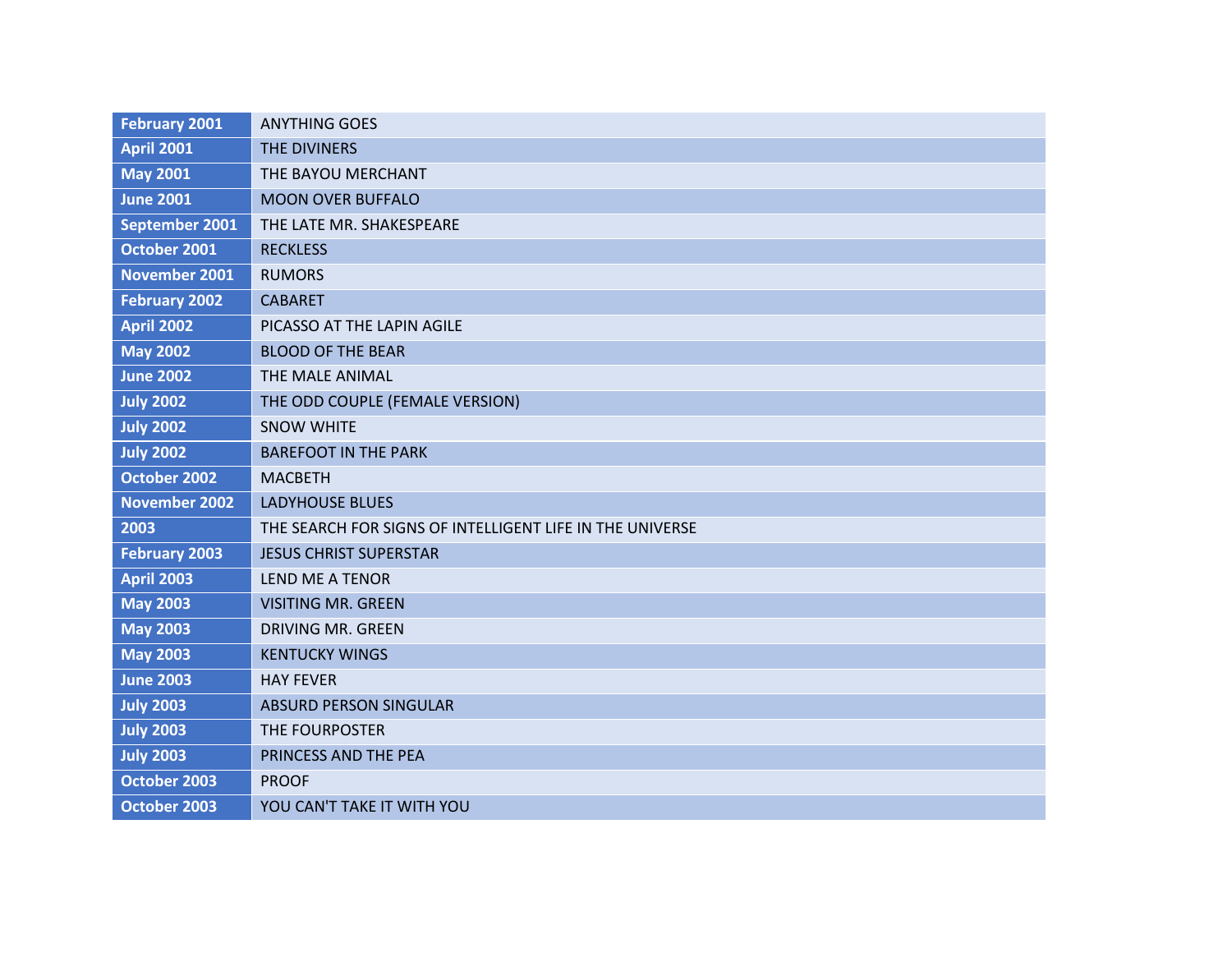| <b>November 2003</b> | <b>HANDLER</b>                        |
|----------------------|---------------------------------------|
| <b>February 2004</b> | <b>WEST SIDE STORY</b>                |
| <b>March 2004</b>    | <b>VIRTUAL LOVE</b>                   |
| <b>April 2004</b>    | <b>TOWARDS ZERO</b>                   |
| <b>May 2004</b>      | ROSENCRANTZ AND GUILDENSTERN ARE DEAD |
| <b>May 2004</b>      | <b>WISE WOMEN</b>                     |
| <b>June 2004</b>     | THE VENETIAN WAY                      |
| October 2004         | AS YOU LIKE IT                        |
| <b>November 2004</b> | A DOLL'S HOUSE                        |
| <b>February 2005</b> | THE MYSTERY OF EDWIN DROOD            |
| <b>April 2005</b>    | <b>HUGH HEFNER IN HELL</b>            |
| <b>May 2005</b>      | <b>HEROES</b>                         |
| <b>June 2005</b>     | ON THE VERGE                          |
| October 2005         | <b>ARMS AND THE MAN</b>               |
| <b>November 2005</b> | THE MEMBER OF THE WEDDING             |
| <b>December 2005</b> | 1984                                  |
| <b>February 2006</b> | <b>CRAZY FOR YOU</b>                  |
| <b>April 2006</b>    | <b>CLOSER</b>                         |
| <b>May 2006</b>      | <b>WAS</b>                            |
| <b>June 2006</b>     | THE CURSE OF THE PORCUPINE'S EAR      |
| <b>July 2006</b>     | <b>CINDERELLA</b>                     |
| October 2006         | <b>MARVIN'S ROOM</b>                  |
| <b>November 2006</b> | <b>TWELFTH NIGHT</b>                  |
| <b>February 2007</b> | SEUSSICAL, THE MUSICAL                |
| <b>April 2007</b>    | <b>PIANO</b>                          |
| <b>June 2007</b>     | <b>DEARLY DEPARTED</b>                |
| <b>July 2007</b>     | THE ADVENTURES OF TINY TURKEY         |
| September 2007       | <b>SOUTH PACIFIC</b>                  |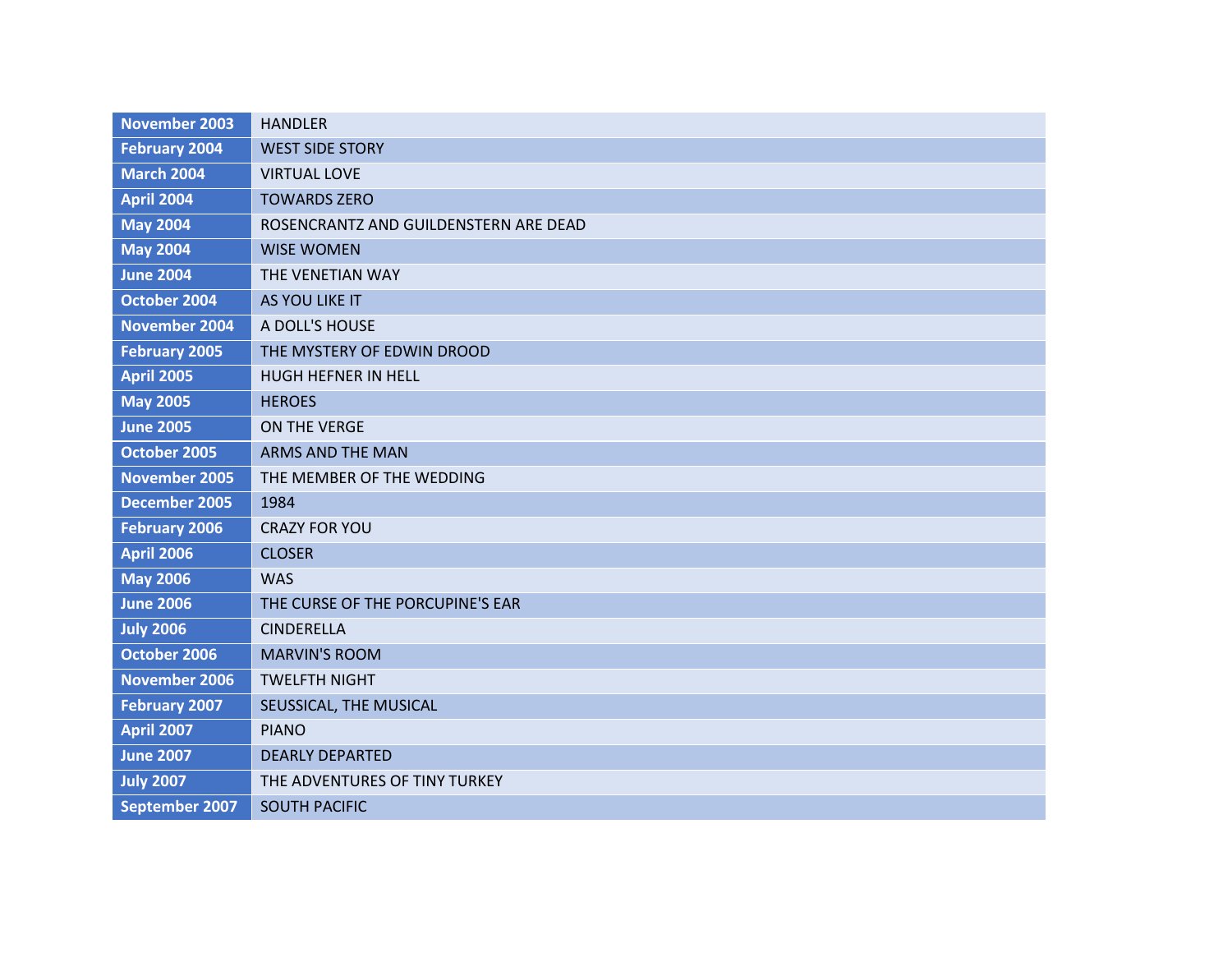| October 2007         | AND THEN THERE WERE NONE                            |
|----------------------|-----------------------------------------------------|
| <b>November 2007</b> | THE FACULTY ROOM                                    |
| <b>November 2007</b> | ALL I REALLY NEED TO KNOW I LEARNED IN KINDERGARTEN |
| <b>February 2008</b> | <b>FIDDLER ON THE ROOF</b>                          |
| <b>March 2008</b>    | <b>OTHER PEOPLE'S DREAMS</b>                        |
| <b>April 2008</b>    | <b>ENCHANTED APRIL</b>                              |
| <b>June 2008</b>     | THE FOREIGNER                                       |
| <b>July 2008</b>     | LITTLE RED RIDING HOOD                              |
| October 2008         | <b>FENCES</b>                                       |
| <b>November 2008</b> | <b>TARTUFFE</b>                                     |
| <b>February 2009</b> | <b>SWEENEY TODD</b>                                 |
| <b>April 2009</b>    | <b>LOST IN YONKERS</b>                              |
| <b>May 2009</b>      | <b>SYLVIA</b>                                       |
| <b>June 2009</b>     | TWO MONKEYS, A PORCUPINE AND A TURTLE               |
| <b>June 2009</b>     | <b>DEATH BY DARKNESS</b>                            |
| October 2009         | THE MAN WHO CAME TO DINNER                          |
| <b>November 2009</b> | <b>CONQUISTADORS</b>                                |
| <b>February 2010</b> | <b>BEAUTY AND THE BEAST</b>                         |
| <b>April 2010</b>    | THE LAST NIGHT OF BALLYHOO                          |
| <b>May 2010</b>      | <b>EURYDICE</b>                                     |
| <b>June 2010</b>     | <b>RELATIVELY SPEAKING</b>                          |
| <b>July 2010</b>     | THE LITTLE MERMAID                                  |
| October 2010         | <b>DOUBT</b>                                        |
| October 2010         | <b>TUESDAYS WITH MORRIE</b>                         |
| <b>November 2010</b> | <b>BLACK COMEDY</b>                                 |
| <b>February 2011</b> | <b>AIDA</b>                                         |
| <b>March 2011</b>    | THE EXONERATED                                      |
| <b>May 2011</b>      | <b>BROADWAY BOUND</b>                               |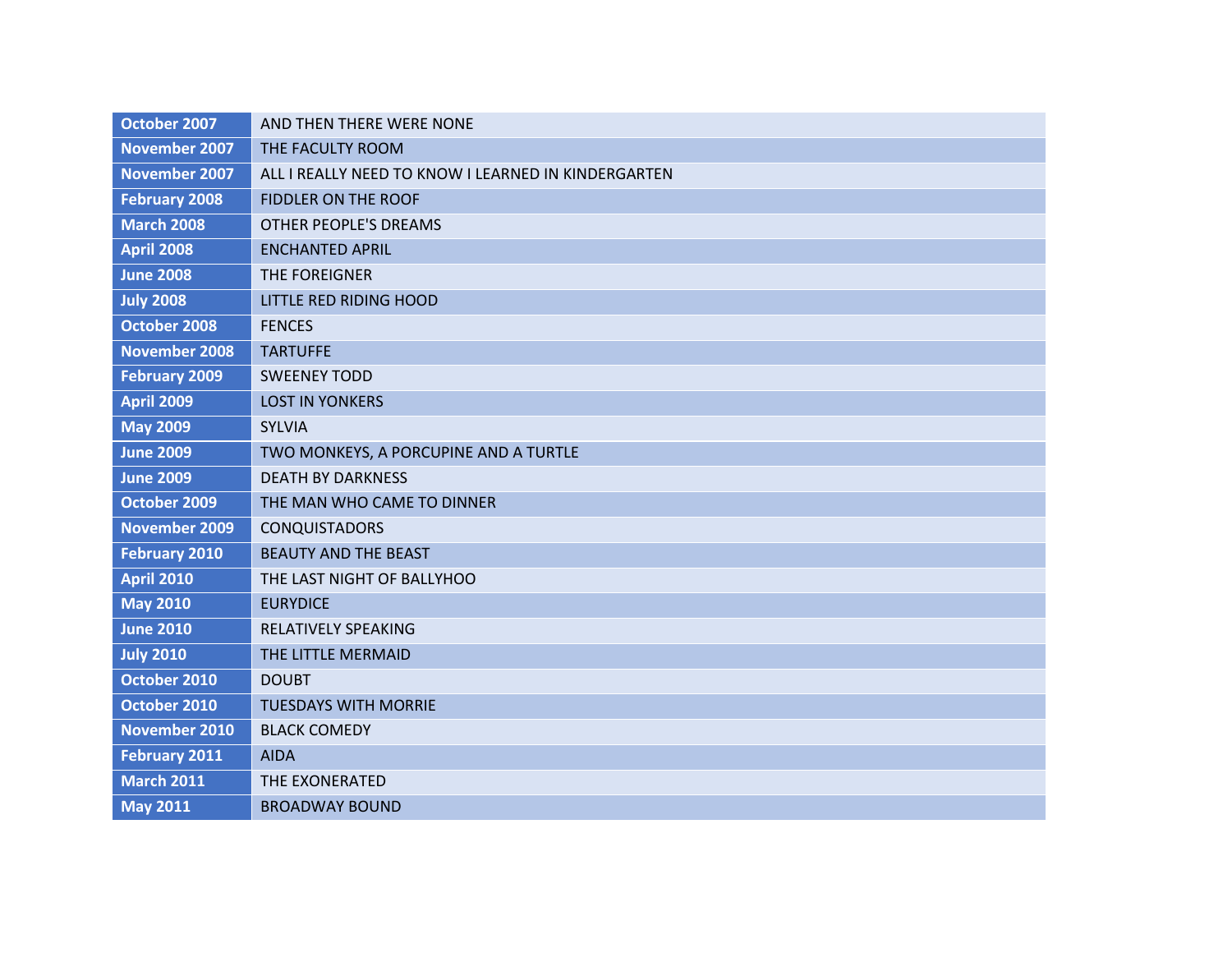| <b>June 2011</b>     | <b>STORYVILLE</b>                     |
|----------------------|---------------------------------------|
| <b>June 2011</b>     | <b>REGINALD EDMUND'S SOUTHBRIDGE</b>  |
| October 2011         | <b>LEADING LADIES</b>                 |
| November 2011        | MUCH ADO ABOUT NOTHING                |
| <b>February 2012</b> | <b>RENT</b>                           |
| <b>April 2012</b>    | <b>SYRINGA TREE</b>                   |
| <b>May 2012</b>      | <b>SNOOPY</b>                         |
| <b>June 2012</b>     | DEAD TOWNS OF ALABAMA                 |
| October 2012         | THE SHAPE OF THINGS                   |
| <b>November 2012</b> | THE ILLUSION                          |
| <b>February 2013</b> | <b>BRIGADOON</b>                      |
| <b>May 2013</b>      | <b>BLITHE SPIRIT</b>                  |
| <b>June 2013</b>     | A TENNESSEE WALK                      |
| October 2013         | THE CURIOUS SAVAGE                    |
| <b>November 2013</b> | <b>ANTIGONE</b>                       |
| <b>February 2014</b> | KISS ME, KATE                         |
| <b>May 2014</b>      | <b>FOOL FOR LOVE</b>                  |
| <b>June 2014</b>     | THE VANISHING POINT                   |
| October 2014         | THE SEAGULL                           |
| <b>November 2014</b> | THE MOUSETRAP                         |
| <b>February 2015</b> | A YEAR WITH FROG AND TOAD             |
| <b>April 2015</b>    | TO TREAD AMONG SERPENTS               |
| <b>April 2015</b>    | SHOWCASE AND ONE ACTS                 |
| <b>June 2015</b>     | <b>INTO THE WOODS</b>                 |
| October 2015         | DEAD MAN'S CELL PHONE                 |
| November 2015        | THE BACCHAE                           |
| <b>February 2016</b> | <b>BLOODY BLOODY ANDREW JACKSON</b>   |
| <b>April 2016</b>    | STUDENT SHOWCASE AND ONE ACTS         |
| October 2016         | THESE SHINING LIVES                   |
| <b>November 2016</b> | ONE ACT FESTIVAL AND STUDENT SHOWCASE |